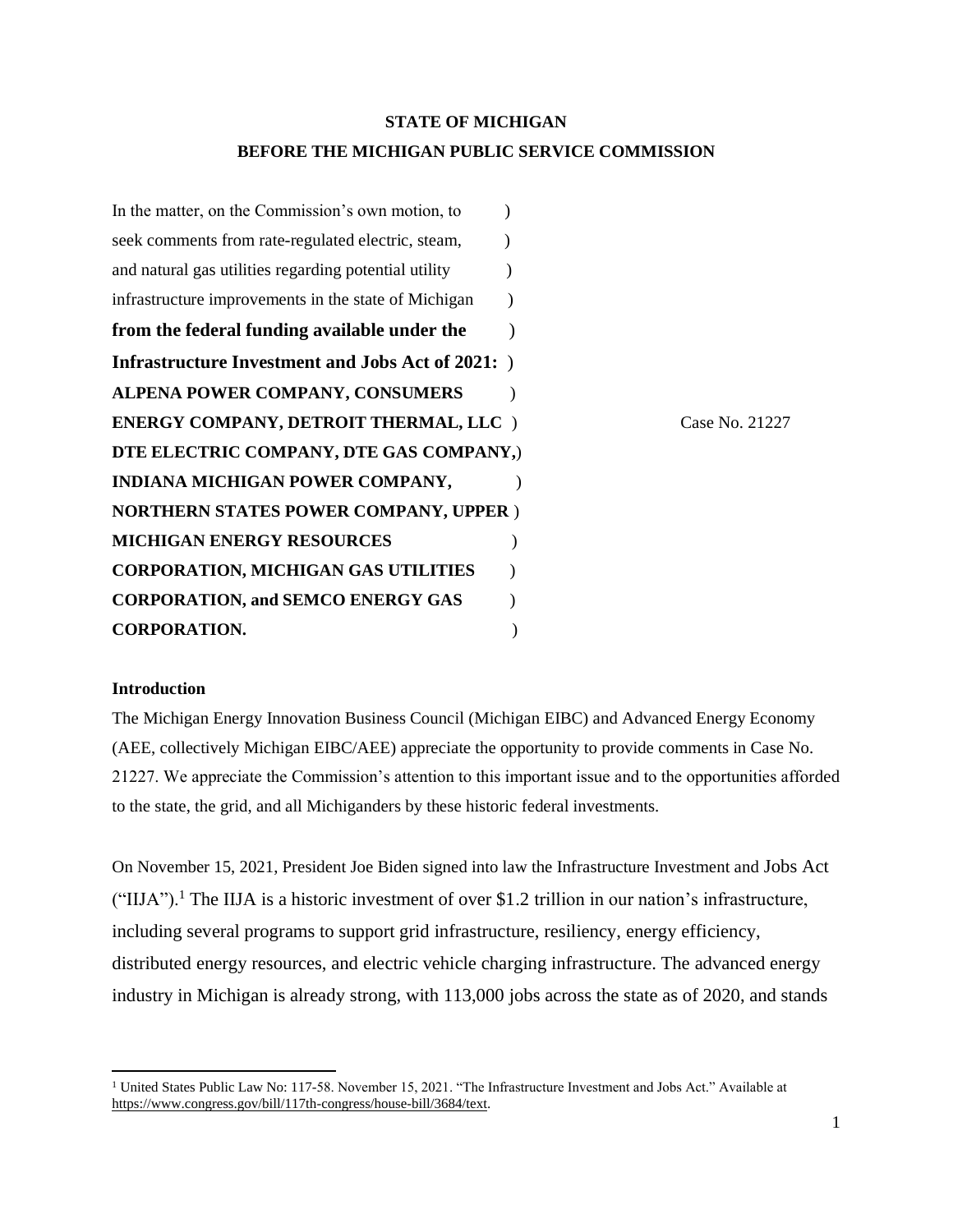to grow substantially with focused investments in innovative energy solutions.<sup>2</sup> More importantly, Michigan ratepayers stand to benefit if federal funds are utilized to ensure that the energy transition happens in the most cost-effective way, while improving reliability and resiliency for all customer classes. Michigan EIBC/AEE agree with the Commission's statement in the May 12, 2022, Order in Case No. U-21227 that "there are numerous opportunities available under the new legislation for Michigan energy providers to take advantage of in their efforts to improve utility infrastructure that will in turn benefit ratepayers and the public interest as a whole."

The IIJA comes at an opportune time for the State of Michigan, which has been making a concerted effort to develop plans to achieve carbon neutrality and support the transition to clean energy. Michigan's 2016 energy laws provided the foundation for comprehensive energy policy reform. In 2019, Governor Whitmer established the MI Power Grid Initiative at the Michigan Public Service Commission ("Commission" or "MPSC"). That initiative, which is now in its third year, has resulted in the completion of multiple workgroups and recommendations to overcome regulatory and market barriers to the advancement of distributed energy resources to the benefit of electricity customers and the grid. More recently, Governor Whitmer released the MI Healthy Climate Plan, $3$  which lays out a path for the state to achieve carbon neutrality by 2050. This plan sets broad and ambitious goals to decarbonize the electric grid, increase the deployment of electric vehicles and charging infrastructure, decarbonize homes and buildings, and drive clean energy innovation in industry.

Furthermore, as acknowledged in the MI Healthy Climate Plan, many communities have already begun taking steps to decarbonize. In May, a record-high 44 Michigan cities, villages, townships, and counties were recognized in the Michigan Green Communities challenge for completing actions to advance energy efficiency, recycling, water conservation, and more.<sup>4</sup> Additionally, at

<sup>2</sup> Clean Jobs Midwest. 2021. "After Rough Year, Clean Energy Jobs on the Upswing in Michigan." Available at: [https://www.cleanjobsmidwest.com/state/michigan.](https://www.cleanjobsmidwest.com/state/michigan)

<sup>&</sup>lt;sup>3</sup> Michigan Department of Environment, Great Lakes, and Energy. April 22, 2022. "Draft MI Healthy Climate Plan." Available at[: https://www.michigan.gov/egle/-/media/Project/Websites/egle/Documents/Offices/OCE/MI-Healthy-Climate-](https://www.michigan.gov/egle/-/media/Project/Websites/egle/Documents/Offices/OCE/MI-Healthy-Climate-Plan.pdf?rev=d13f4adc2b1d45909bd708cafccbfffa&hash=99437BF2709B9B3471D16FC1EC692588)[Plan.pdf?rev=d13f4adc2b1d45909bd708cafccbfffa&hash=99437BF2709B9B3471D16FC1EC692588.](https://www.michigan.gov/egle/-/media/Project/Websites/egle/Documents/Offices/OCE/MI-Healthy-Climate-Plan.pdf?rev=d13f4adc2b1d45909bd708cafccbfffa&hash=99437BF2709B9B3471D16FC1EC692588)

<sup>4</sup> Michigan Green Communities. 2022. "Take the Michigan Green Community Challenge." Available at: [https://migreencommunities.com/challenge/.](https://migreencommunities.com/challenge/)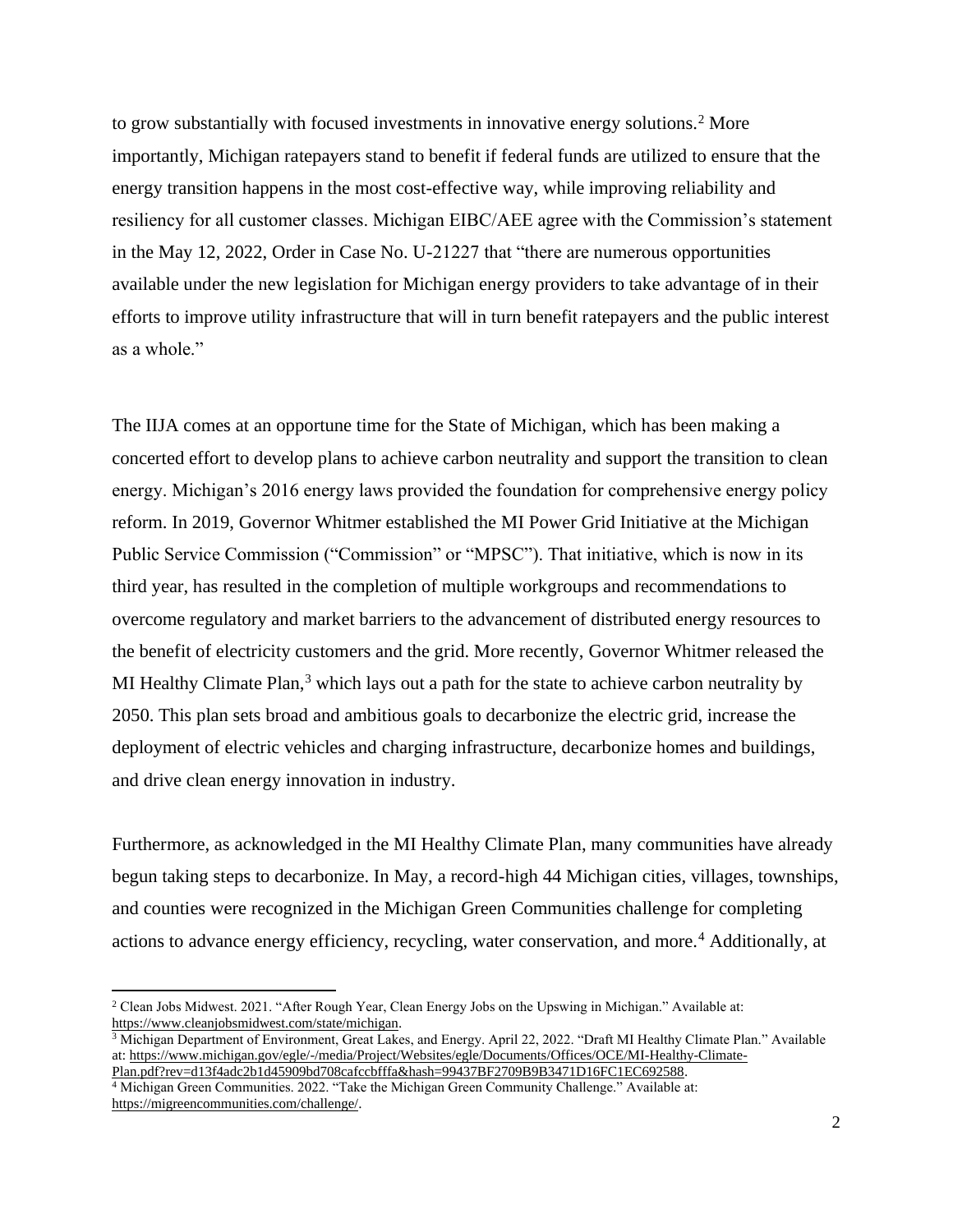least 17 communities in Michigan have plans to achieve carbon neutrality or 100% clean energy by 2050.<sup>5</sup> IIJA funding will allow these communities—and others—to accelerate the deployment of infrastructure to advance local sustainability goals while simultaneously helping the state meet its similar goals.

The funding and programs in the IIJA, coupled with ongoing state initiatives, provide an opportunity to make these goals a reality and act on the recommendations from the MI Power Grid Initiative. Like the 2016 energy laws and the launch of the MI Power Grid Initiative, the convergence of the release of the MI Healthy Climate Plan and the IIJA requires similar coordination and strategy. The Commission and Michigan's investor-owned utilities are major players in the energy transition and this proceeding represents an opportunity to develop a comprehensive and long-term strategy to capitalize on funding available in the IIJA, to support the goals of the MI Healthy Climate Plan, to drive innovation in the clean energy industry, and to reduce costs for Michigan ratepayers.

#### **Overall Recommendations**

Outside of specific programmatic or grant opportunities, there are several overarching principles the Commission and investor-owned utilities should consider related to the IIJA.

1) **Coordinate transparent collaboration between federal, state, and local governments, and industry stakeholders**. The actions considered by Michigan's utilities and the Commission should be collaborative with and not isolated from efforts undertaken at the Michigan Infrastructure Office, the Michigan Department of Environment, Great Lakes, and Energy ("EGLE"), the Michigan Department of Transportation ("MDOT"), the Michigan Economic Development Corporation ("MEDC"), and the Office of Future Mobility and Electrification ("OFME"), as well as place-based efforts being undertaken by cities, townships, and counties across the state. Efforts at these organizations should follow guidance from their national counterparts and state agencies should take

<sup>5</sup> Michigan Climate Action Network. 2022. "Michigan Communities Leading on Climate." Available at: https://www.miclimateaction.org/mi\_local\_climate\_action.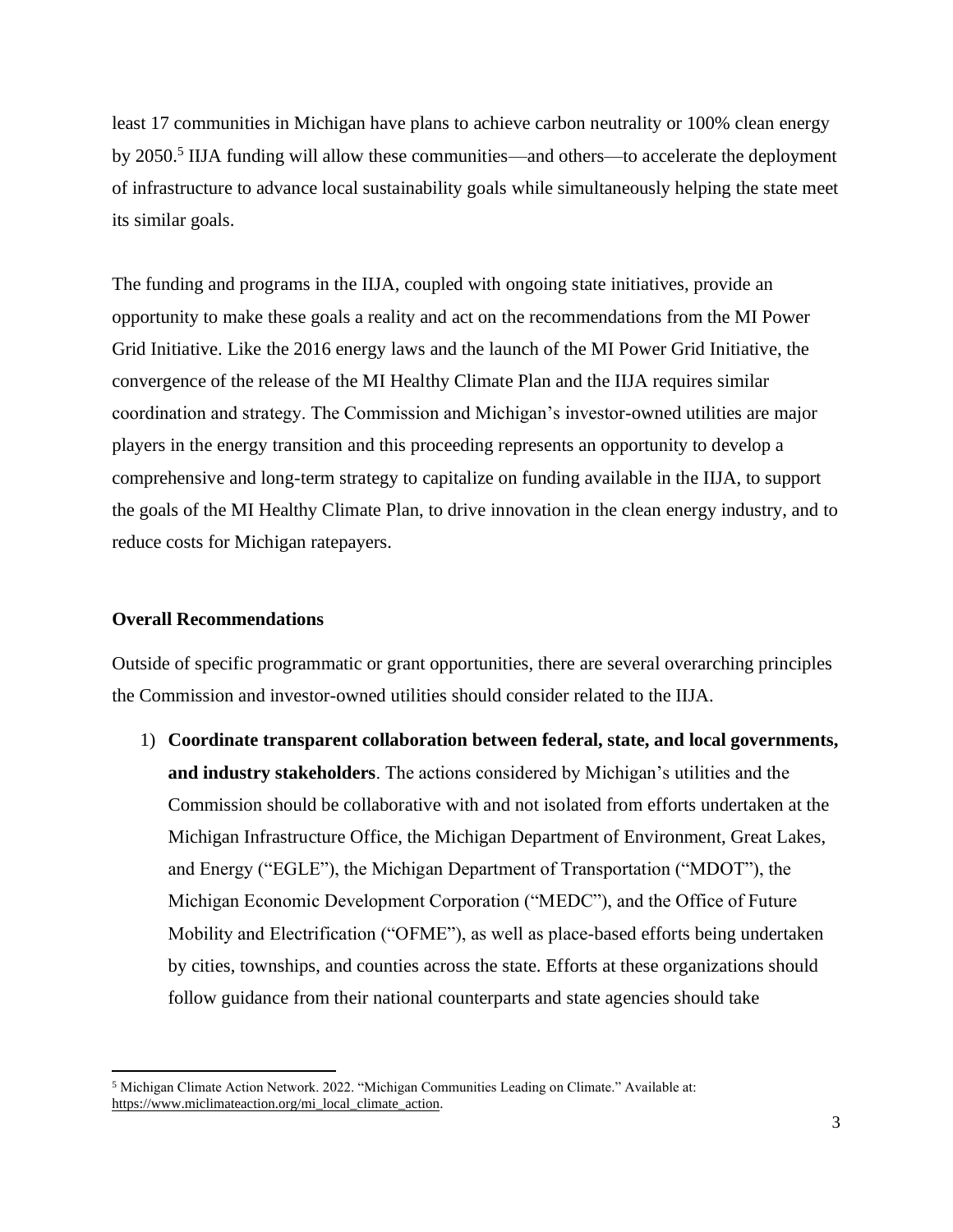advantage of resources from the federal government to support the implementation of IIJA.

- 2) **Conduct broader, more holistic planning** to ensure that the state is prepared to handle the clean energy transition and that agencies and stakeholders are aligned in their priorities under the implementation of IIJA. Major investments in transportation electrification and renewable energy integration will dramatically transform electric loads. As such, the utilities and the Commission need to coordinate amongst themselves and with other agencies and stakeholders to prepare for that future.
	- a) While the central purpose of this docket is to investigate funding opportunities that the utilities and the Commission are eligible for, there are many programs that the State, industry, and other recipients may participate in that will require coordination with the utilities and the Commission, directly or indirectly. The utilities and the Commission should participate in plans for formula funding distributed to other state agencies, state-led programs, industry-led proposals, and other non-utility/Commission led projects that could complement existing utility programs that will involve the utilities in some capacity.
	- b) As part of an internal planning process for the implementation of IIJA, the Commission should **develop a plan for how Staff will engage on IIJA-related activities**. Specifically, we recommend that there should be a designated Staff lead on the IIJA and additional Staff focused on implementation. Building out capacity to work on IIJA implementation, whether it be reorganizing internally or seeking additional Staff hires should be considered.
- 3) **Any investments made due to IIJA funding should result in minimizing costs while maximizing benefits to consumers**. To ensure this occurs, the Commission and utilities should engage third parties through competitive processes that use transparent scoring criteria to provide innovative, cost-competitive solutions that are appropriately sized to serve the intended customer. Furthermore, utilities may be able to develop more competitive grant applications by partnering with state agencies, local governments, and industry partners.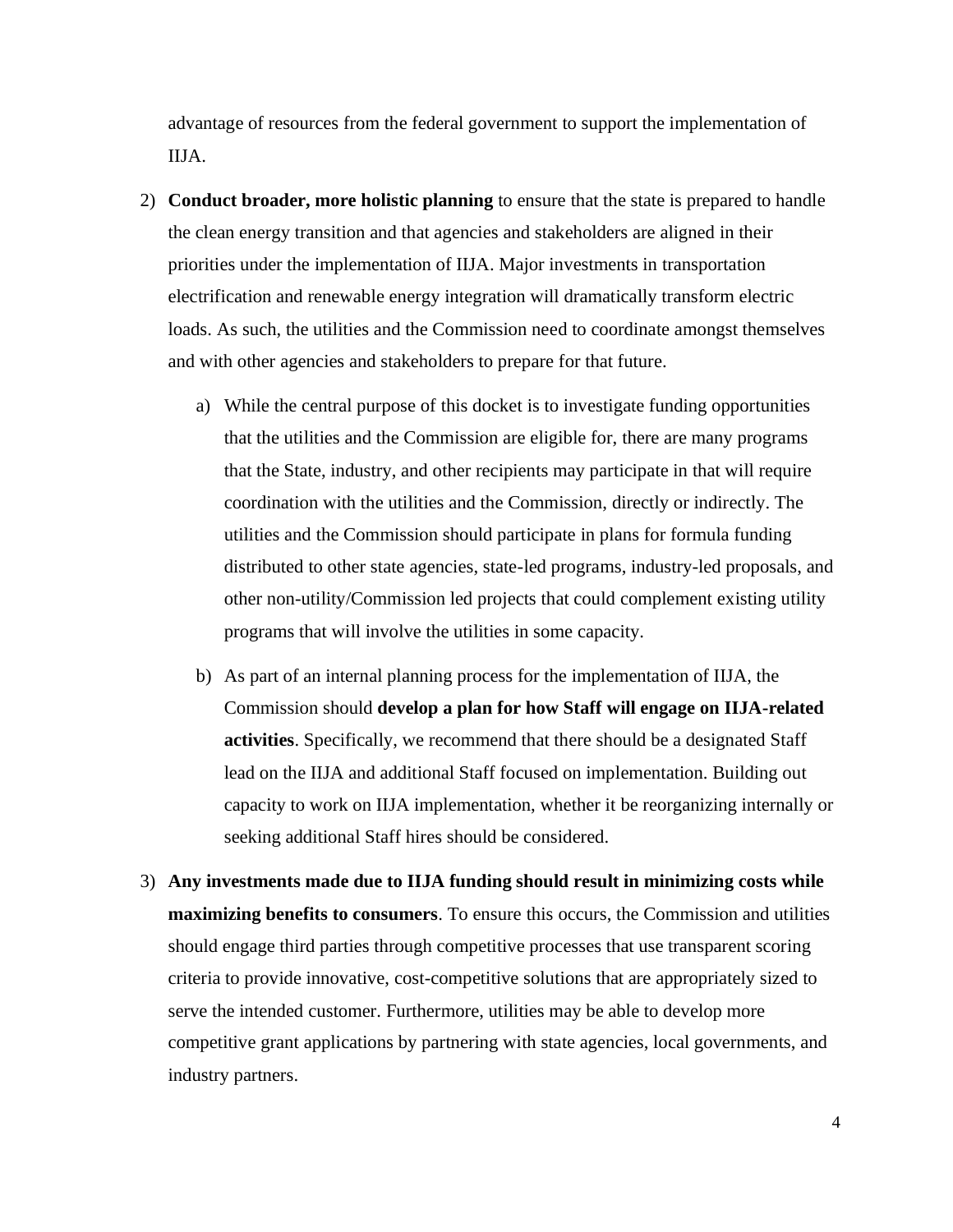4) **The Commission should establish a process to consider appropriate methods to streamline utility processes and approvals to ensure that projects undertaken using IIJA funding are not unnecessarily delayed**. The state has already shown an interest in expediting infrastructure projects utilizing IIJA funding through Executive Directive 2022-6, which will streamline permitting processes.<sup>6</sup> It would be valuable to bring utilities and stakeholders together to consider whether there are appropriate regulatory mechanisms (e.g., certain pre-approvals for in-kind contributions, ability to request a waiver of certain tariff requirements, or an accelerated administrative approval timeframe) that could be established to ensure IIJA-related opportunities are not lost because of approval timelines. **However, it is important that such streamlined processes do not enable avoidance of appropriate review of new programs by the Commission and stakeholders.**

### **Program Specific Recommendations: Identified by the Commission**

*Section 40101 - Preventing Outages and Enhancing the Resilience of the Electric Grid Grants* The IIJA established a \$5 billion program to support activities that are supplemental to existing grid hardening efforts and reduce the risk and likelihood of disruptive events. The program is divided into competitive (50%) and formula (50%) funding. Although the utilities are only directly eligible to receive competitive funding, both funding mechanisms are relevant to the utilities and the Commission. Other eligible recipients of competitive funding include electricity storage operators, electricity generators, transmission owners and operators, distribution providers, fuels suppliers, states, and tribes.

In general, applications that result in the greatest community benefit by improving the resiliency of the grid and reducing the likelihood of outages will be prioritized during the competitive application process. Following major outages in the summer of 2021, the Commission launched

<sup>6</sup> Whitmer, Gretchen and Gilchrist II, Garlin. June 1, 2022. Office of the Governor: State of Michigan. "Executive Directive No. 2022-6 Re: Streamlining Permitting." Available at: https://content.govdelivery.com/attachments/MIEOG/2022/06/01/file\_attachments/2174047/ED%202022- 06%20Streamlining%20Permitting%20%28final%29.pdf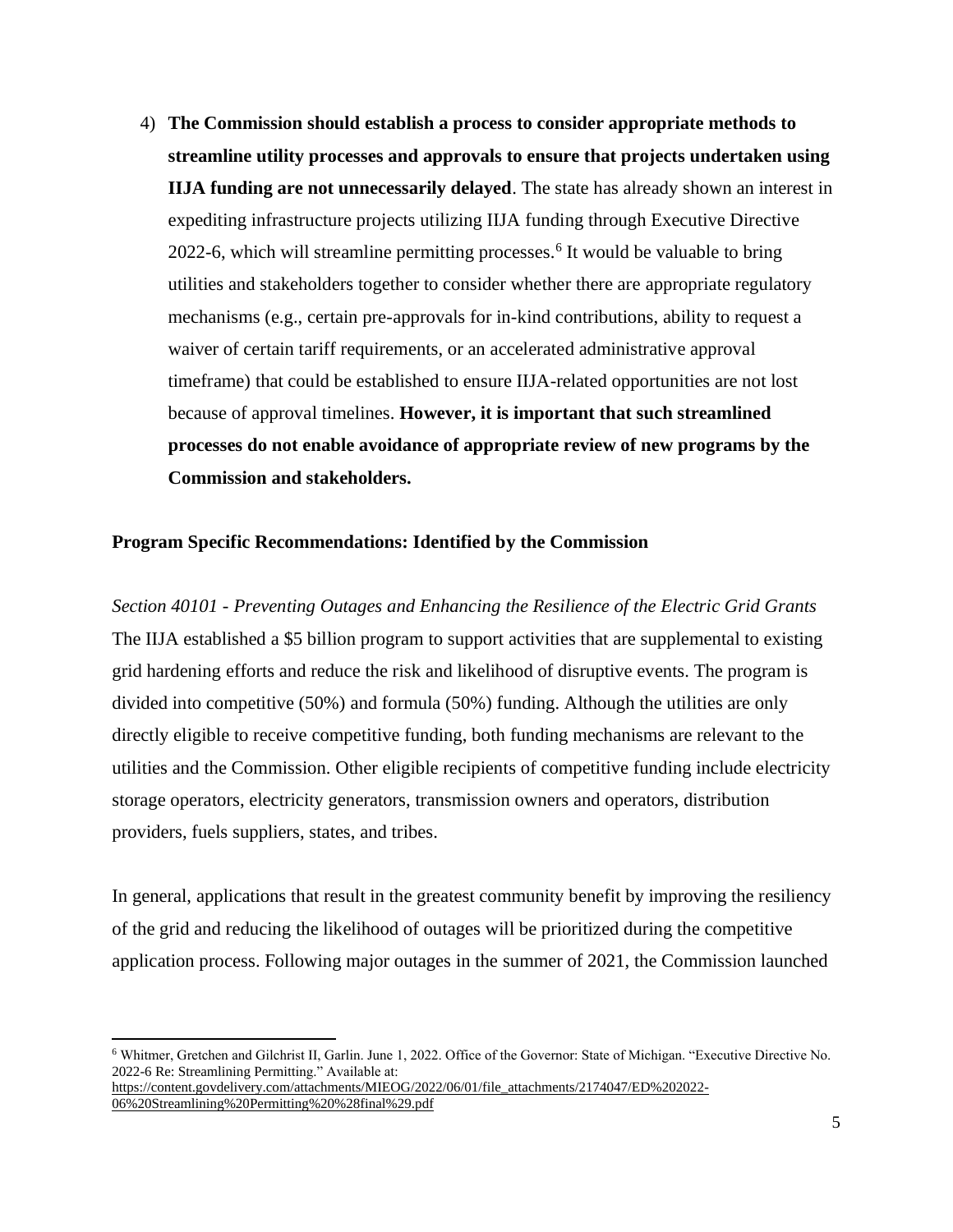Case No. U-21122 $^7$  and hosted a technical conference to investigate grid hardening efforts with a similar goal of improving resiliency and storm response. The opportunities under Section 40101 should be evaluated within the context and perspective of that proceeding. In particular, the Commission's March 3, 2022 Order<sup>8</sup> referenced Michigan EIBC/AEE's September 2021 comments<sup>9</sup> stating that efforts to reduce the likelihood of outages should be "implemented in conjunction with improved forecasting and planning to ensure that better information leads to specific utility action" and that energy waste reduction ("EWR") "coupled with load management during extreme weather emergencies offers significant potential to realize flexible load resources that can help maintain a reliable, resilient distribution system." In short, weatherization and EWR programs, distributed energy resources, microgrids, and energy storage, coupled with supporting grid investments can substantially improve the resiliency of the grid.

In addition to the competitive grant opportunities, through this Section, Michigan will receive \$7.4 million of formula funding (distributed to EGLE), with an additional \$904,912 allocated to twelve tribal communities across Michigan. These funds could be used, for example, to support increased weatherization, development of microgrids and other distributed energy resources, and deployment of rooftop solar plus storage projects. It will be critical for the Commission and the utilities to collaborate with EGLE as it determines how best to deploy these formula funds to ensure that they are used to enhance grid resiliency in a manner that is complementary and not duplicative. For example, EGLE could choose to focus these funds in low-income communities with historically lower investments in distribution infrastructure and lower reliability.

#### *Section 40107 - Deployment of Technologies to Enhance Grid Flexibility*

Section 40107 allocates \$3 million that utilities are eligible for to fund and expand the Smart Grid Investment Matching Grant Program established under Section 1306 of the Energy Independence and Security Act of 2007. The purpose of this allocation and expansion of the Smart Grid program is multifaceted. Michigan's utilities could consider adding rate offerings,

<sup>7</sup> Michigan Public Service Commission. August 25, 2021. "Case No. U-21122-0001." Available at: https://mipsc.force.com/sfc/servlet.shepherd/version/download/068t000000SStwQAAT.

<sup>8</sup> Michigan Public Service Commission. March 3, 2022. "Case No. U-21122-0067." Available at: https://mipsc.force.com/sfc/servlet.shepherd/version/download/0688y000002DD26AAG.

<sup>&</sup>lt;sup>9</sup> Michigan Public Service Commission. September 24, 2021. "Case No. U-21122-0023." Available at: https://mipsc.force.com/sfc/servlet.shepherd/version/download/068t000000U28SUAAZ.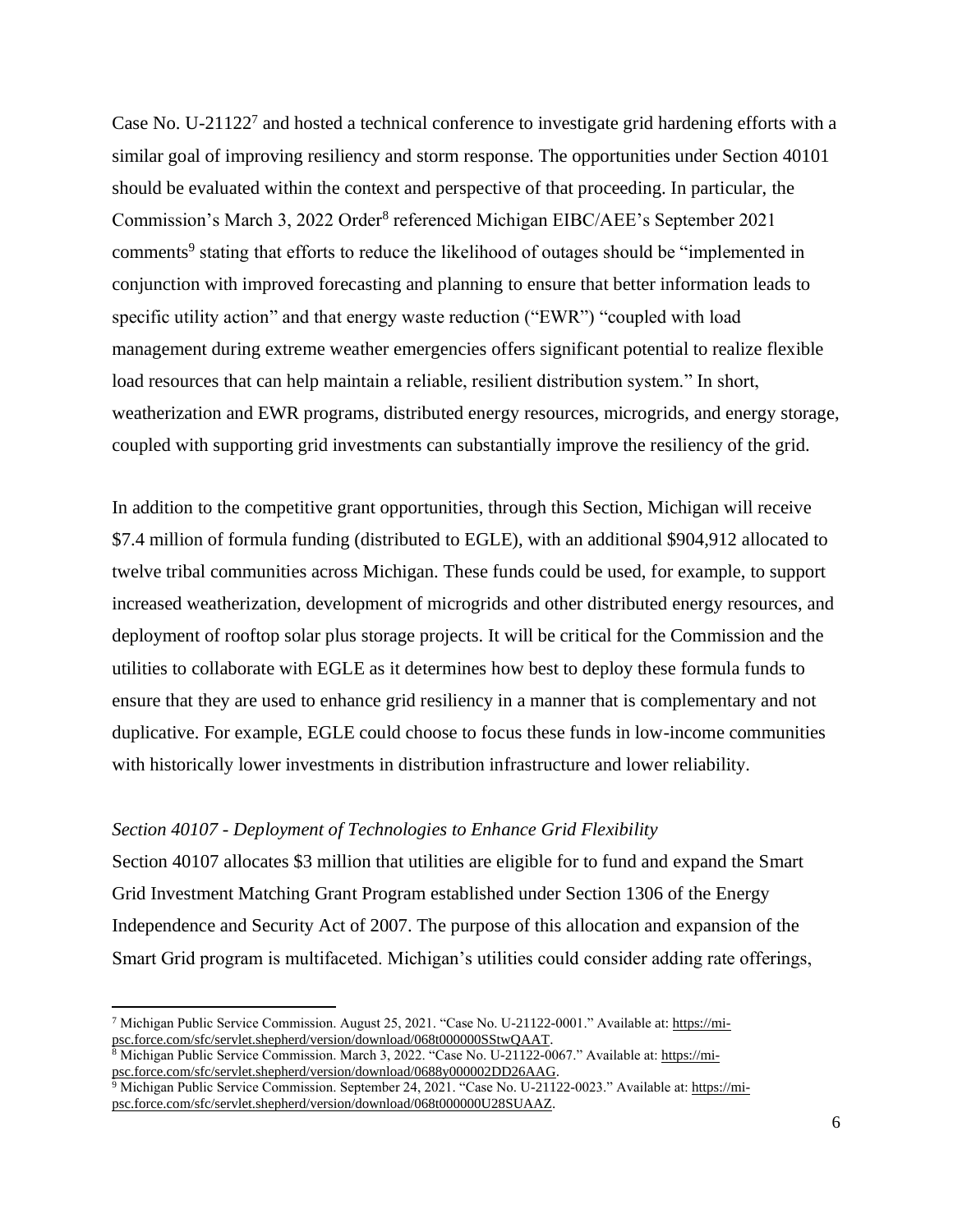outreach, and education for Michigan consumers on time-of-use rates, demand rates, peak time rebate, critical peak pricing, and plug-in electric vehicle rates. Of particular interest to Michigan EIBC/AEE is the potential use of this funding to support technologies, distributed energy resources, and both residential and commercial/industrial demand response programs that improve grid reliability and flexibility during extreme weather events. In particular, IIJA calls for supporting technologies that have the ability to facilitate and integrate distributed energy resources as assets for the grid, have the ability to provide energy storage to meet fluctuating demand, including vehicle-to-grid technologies, and the ability to facilitate the integration of renewable energy resources, and electric vehicle charging infrastructure.

As previously mentioned, the Commission has increasingly supported measures to improve grid reliability and resiliency in the face of extreme weather. Commonly, utility resources are spent on grid-hardening efforts like vegetation management. For example, the Commission approved a proposal from DTE to spend \$70 million on tree trimming to improve reliability following extreme storms in the fall of 2021.<sup>10</sup> While a worthwhile investment that will likely improve grid resiliency and reduce the likelihood of outages, vegetation management should not, and cannot be, the only investment in grid reliability if the Commission is serious about preparing for extreme weather. Section 40107 presents an opportunity to expand grid resiliency investments beyond vegetation management. Distributed energy resources, like microgrids, demand response technologies, solar, and energy storage, including solar plus storage and vehicle-to-grid technologies can be used to support resiliency. Efforts should also target low-income and disadvantaged communities that face the highest propensity to suffer from frequent and prolonged outages. In addition, these resources could be used to support critical public facilities, like hospitals, that cannot be without power in extreme weather events. Investments available in Section 40107 could be used in tandem with utility grid hardening efforts to further support grid resiliency and reliability, as urged by stakeholders in Case No. U-21122 and the Commission's Technical Conferences in the fall of 2021.

### *Section 41001 - Energy Storage Demonstration Projects*

<sup>&</sup>lt;sup>10</sup> Helms, Matt. November 4, 2021. Michigan Public Service Commission. "MPSC approves DTE Electric Co.'s request to spend \$70M on tree trimming to reduce outage risk, boost reliability." Available at: https://www.michigan.gov/mpsc/commission/newsreleases/2021/11/04/mpsc-approves-dte-electric-co-s-request-to-spend-70m-on-tree-trimming-to-reduce-outage-risk-boost-r.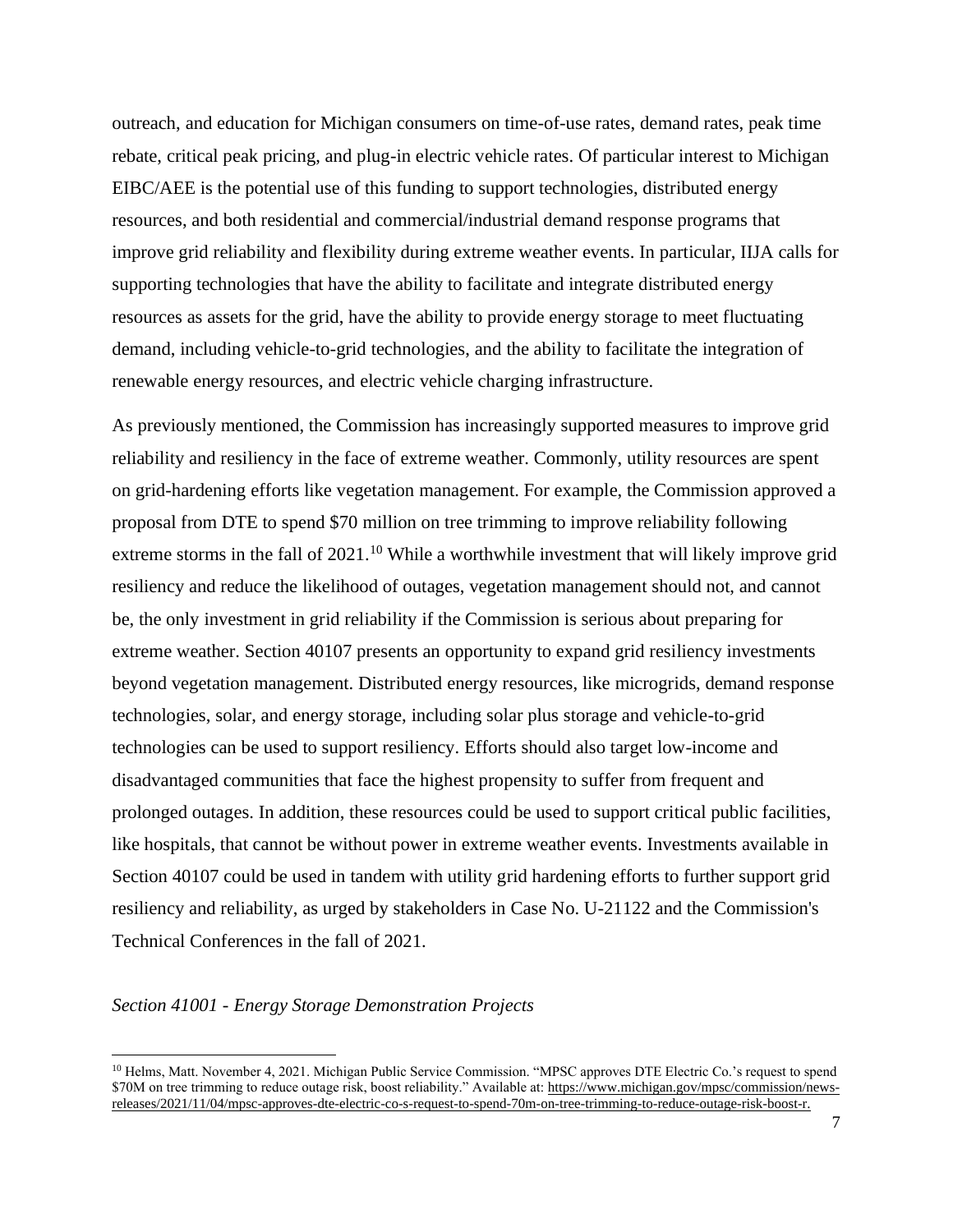The state has begun to support deployment of energy storage, by considering improvements to storage modeling in IRP processes and by announcing an energy storage target in the Governor's MI Healthy Climate Plan. That plan recommends adopting a "statewide storage target to deploy 4,000 Megawatts (MW) of grid scale storage by 2040 with a short-term target of 1,000 MW by 2025 and a medium-term target of 2,500 MW by 2030." While an ambitious and strong goal, there are still market and regulatory barriers to energy storage. Section 41001 authorizes \$355 million to be used to support demonstration projects and pilots and \$150 million for a longduration energy storage demonstration initiative. This funding could be used to develop projects that lower barriers to grid energy storage, support small-scale, behind-the-meter pilots, as well as enable larger utility-scale projects that demonstrate the cost-effectiveness of energy storage and its grid benefits.

Eligible recipients under this program include both utilities and industry or technology developers, among others. If utilities are interested in attaining funding under Section 41001, they should consider partnering with industry to ensure cost-effectiveness and leverage the most competitive applications. Michigan EIBC/AEE member companies, and the advanced energy industry at large, are well prepared to support and engage with utilities to advance energy storage deployment in Michigan.

#### **Programs Specific Recommendations: Additional Opportunities**

The IIJA has a total of "350 distinct programs across more than a dozen federal departments and agencies."<sup>11</sup> We recognize that it is not feasible for the Commission nor the utilities to monitor all of these programs. However, it is important to note that the "non-exhaustive list" provided in the Commission Order in Case No. U-21227, omits three important groups of programs that should be a focus for the Commission and utilities. First, Section 40103 makes funds directly available to the Commission for electric grid reliability and resilience research, development, and demonstration projects. In addition, two sections of IIJA directly amend the Public Utility Regulatory Policies Act of 1978 (PURPA) and require action to be taken by the Commission in

<sup>&</sup>lt;sup>11</sup> The White House of Joe Biden. 2021. "A Guidebook to the Bipartisan Infrastructure Law for State, Local, Tribal, and Territorial Governments, and Other Partners." Available at[: https://www.whitehouse.gov/wp](https://www.whitehouse.gov/wp-content/uploads/2022/01/BUILDING-A-BETTER-AMERICA_FINAL.pdf)[content/uploads/2022/01/BUILDING-A-BETTER-AMERICA\\_FINAL.pdf.](https://www.whitehouse.gov/wp-content/uploads/2022/01/BUILDING-A-BETTER-AMERICA_FINAL.pdf)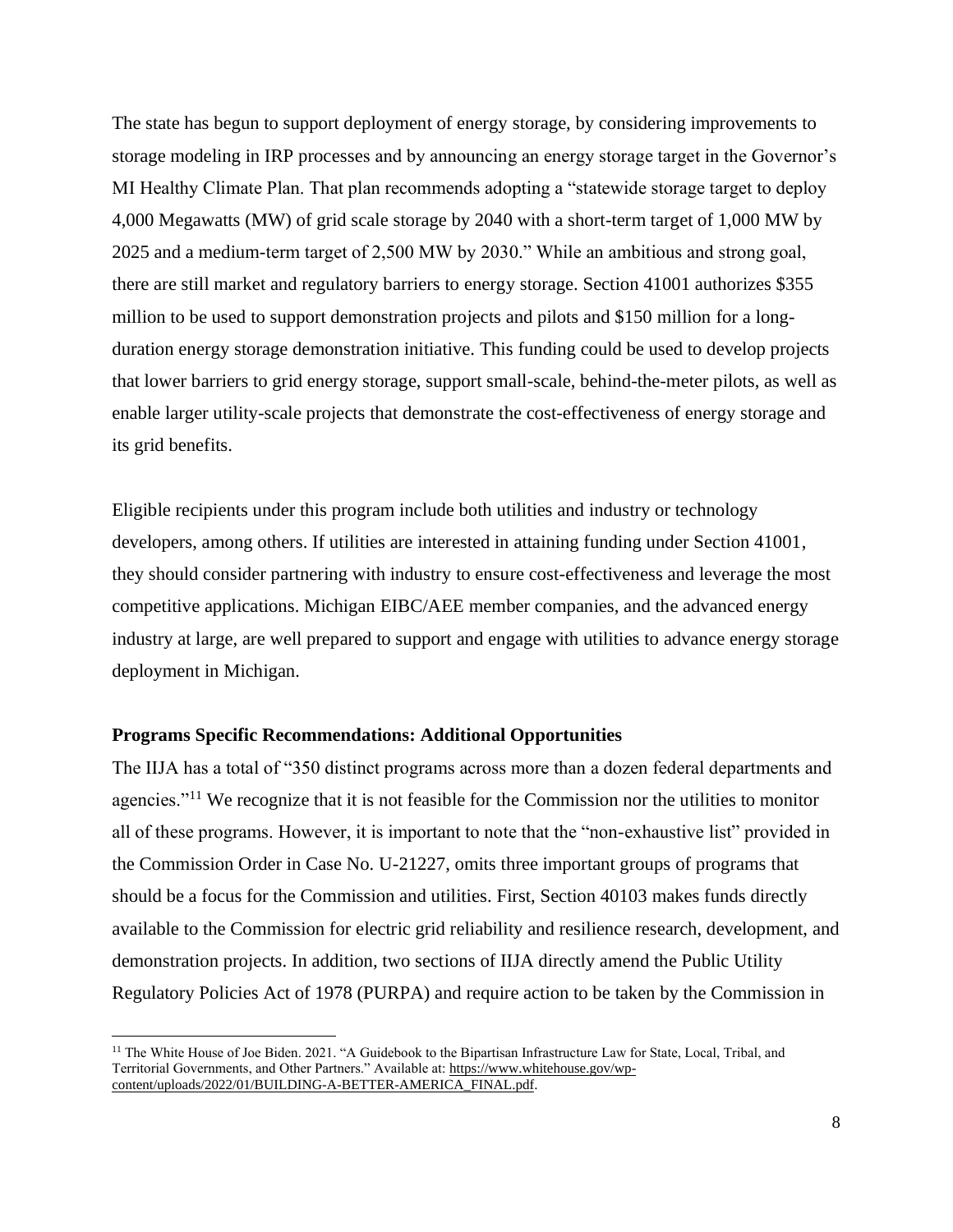response. Finally, some of the largest apportionments (formula and competitive) within the IIJA, particularly with respect to electric utility infrastructure, are available to states and/or industry rather than the utilities and the Commission. Despite this, the utilities and the Commission will ultimately play a role, directly or indirectly, in any program that focuses investments on energy efficiency upgrades, distribution improvements, and grid hardening efforts. Michigan EIBC/AEE believe that it is important for utilities and the Commission to monitor the development of state programs that could complement electric utility programs and/or impact the electric grid.

## *Section 40103 – Electric Grid Reliability and Resilience Research, Development and Demonstration*

Section 40103 provides \$5 billion to states, a combination of two or more states, tribes, units of local government, and/or public utility commissions to establish a program to upgrade the electric grid for reliability and resiliency through innovative approaches to transmission, storage, and distribution infrastructure which harden the grid, and demonstrate new approaches to enhance regional grid resilience. Section 40103 also provides an additional \$1 billion for rural or remote areas to site and upgrade transmission, reduce greenhouse gas emissions, develop microgrids, and increase energy efficiency. These funding opportunities provide the state with the opportunity to develop innovative approaches to improve the resilience of the electrical grid while enabling progress toward the goals of the MI Healthy Climate Plan. Further, the funding opportunities available through Section 40103 are ripe for developing non-wires alternative solutions to grid resiliency, further reducing the burden to ratepayers while improving reliability of the electrical grid.

#### *Amendments to the Public Utility Regulatory Policies Act of 1978*

Sections 40104 and 40431 of the IIJA amend the Public Utility Regulatory Policies Act of 1978 (PURPA) and, in doing so, require action by the Commission.

#### *Section 40104 - Utility Demand Response*

Section 40104 amends section 111(d) of PURPA and requires action on demand response practices by public utility commissions across the country. Pursuant to Section 40104, "each electric utility shall promote the use of demand-response and demand flexibility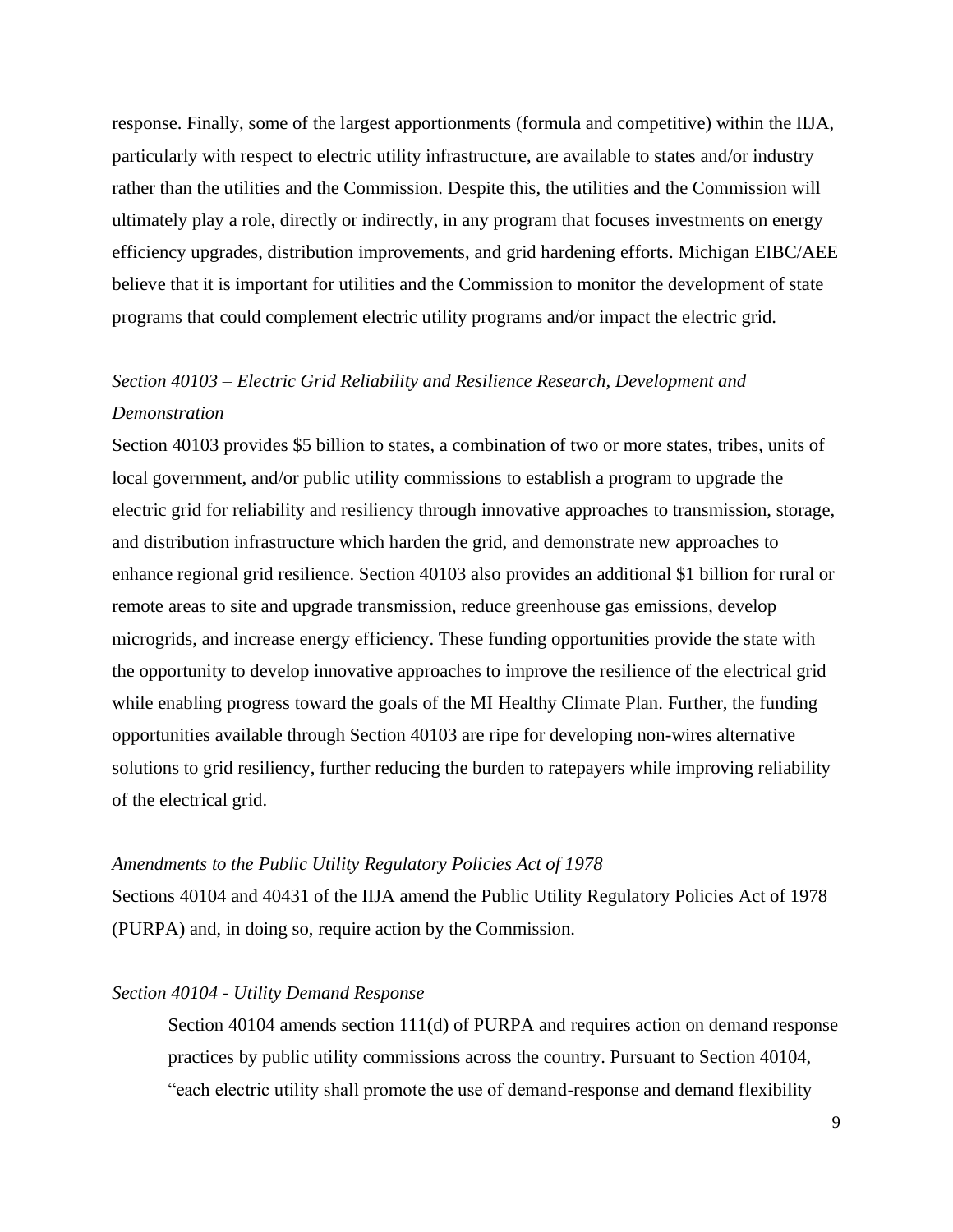practices by commercial, residential, and industrial consumers to reduce electricity consumption during periods of unusually high demand." In addition, "each state regulatory authority shall consider establishing rate mechanisms allowing an electric utility with respect to which the state regulatory authority has ratemaking authority to timely recover the costs of promoting demand-response and demand flexibility practices." This section sets a timeline for public utility commissions to comply with these changes. Each state regulatory authority should commence consideration within 1 year after the date of enactment (e.g., by November 15, 2022), and should complete consideration within one year.

# *Section 40431 - Consideration of Measures to Promote Greater Electrification of the Transportation Sector*

PURPA is further amended by Section 40431, which requires action regarding electric vehicle ("EV") charging programs by public utility commissions across the country. In particular, "each state shall consider measures to promote greater electrification of the transportation sector, including the establishment of rates that (a) promote affordable and equitable charging options for residential, commercial, and public electric vehicle charging; (b) improve the customer experience associated with electric vehicle charging, including by reducing charging times for light-, medium-, and heavy-duty vehicles; (c) accelerate third-party investment in electric vehicle charging for light-, medium-, and heavy-duty vehicles; and (d) appropriately recover the marginal costs of delivering electricity to electric vehicles and electric vehicle charging infrastructure." The law similarly requires that public utility commission's commence consideration within one year of enactment.

The Commission has addressed demand rates for EV charging to some extent already in individual utility rate cases. Michigan's investor-owned utilities have existing EV charging pilot programs that to varying degrees include EV-specific time-of-use rates, demand charge holidays for direct current fast charging ("DCFC"), and proposals to move toward cost-effective permanent programs. For example, DTE's GS-D3 is a low load factor rate where the 1000 kW demand cap for this non-demand general service rate is waived for DCFC through June 1, 2024.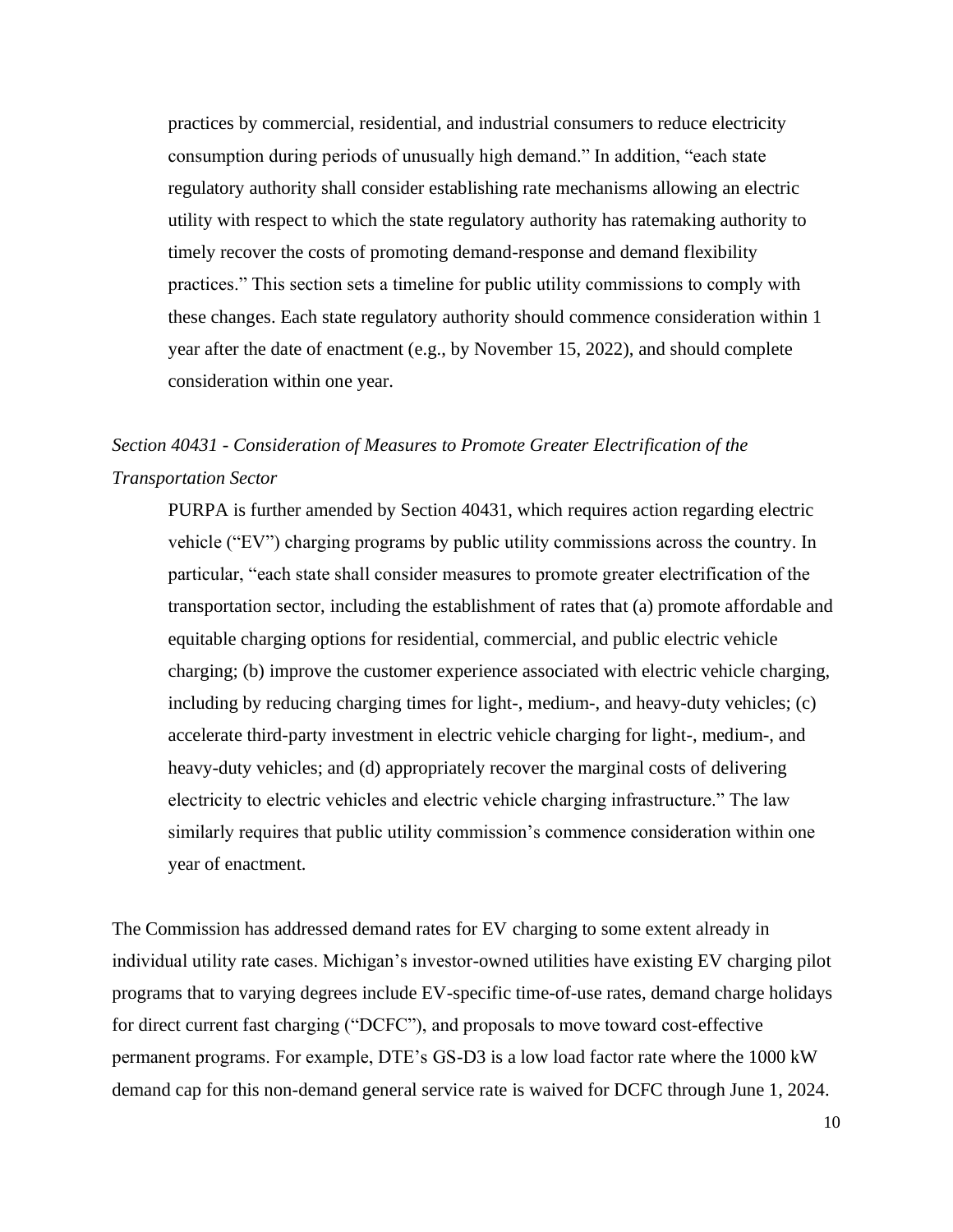Section 40431 of the IIJA offers the Commission an opportunity to consider these demand rates holistically outside of individual utility rate cases. It is important that the Commission consider broadly if, how, and when to phase in demand charges for DCFC across Michigan to ensure that we continue to encourage expansion of EV charging infrastructure. Any such examination will also necessitate an examination of appropriate utility distribution investments, such as those proposed through the multi-year distribution planning processes. In a manner similar to the established distribution planning process (or as a part of the distribution planning process), it would be valuable for the Commission and the utilities to consider broad, holistic transportation electrification planning.

It is well understood that the future of mobility is electrified, automated, connected, and shared. The MI Healthy Climate Plan sets a goal to build enough infrastructure to support two million EVs on Michigan roads by 2030. This goal, paired with EV infrastructure funding in the IIJA, will help to accelerate EV adoption in Michigan. However, broader, and more granular transportation electrification planning would help identify and overcome Michigan's EV adoption barriers, more appropriately marshal limited state and utility resources to scale EV infrastructure, streamline and accelerate the Commission review and approval process for utility investments in transportation electrification, and create consistent, predictable market signals that private industry can plan around. Therefore, we recommend that the Commission open a new proceeding to develop a transportation electrification framework to define the investor-owned utilities' long-term role for investing in transportation electrification. The framework should at a minimum address the following questions:

- 1) How many chargers is each utility responsible for funding in its respective territory as part of the 2030 infrastructure goal from the MI Healthy Climate Plan?
- 2) What types of EV infrastructure should utilities invest in for each driver segment (i.e., home charging, multi-family housing, rural communities, corridors, ridesharing, mediumand heavy-duty vehicles, etc.)?
- 3) What additional data do utilities need to make publicly available via hosting capacity analyses to help stakeholders, particularly the private market, more effectively plan for EV infrastructure build out?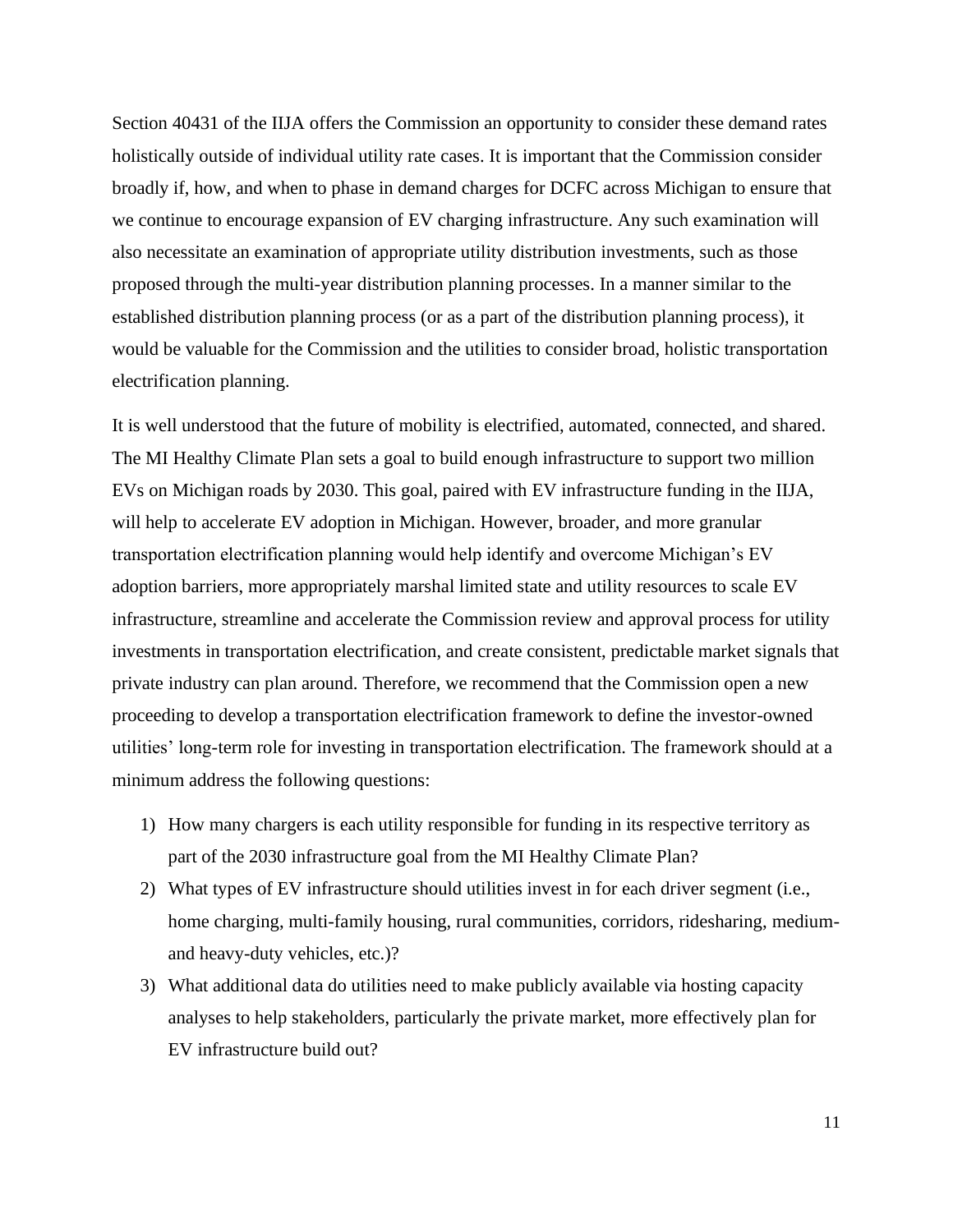Developing such a framework would help the state better prepare for the future of EVs in the following ways:

- 1) By defining the role of the utilities, other stakeholders and the state, agencies can target their resources and planning efforts to overcome market barriers even more in ways that are complementary, rather than duplicative to the utilities and Commission.
- 2) Exploring the effectiveness of existing demand-based rates and potential future opportunities and options for Michigan utilities can minimize a significant cost barrier to deploying EV infrastructure.
- 3) Improving publicly available hosting capacity information (i.e., transformer locations and other "last mile" grid information, presented in a user friendly fashion that is downloadable, etc.) can streamline the EV infrastructure deployment process by making it clearer to charging companies and site hosts where the grid is more capable of handling charging stations, and where additional investment may be needed to improve grid capacity.
- 4) Defining the utility role for each EV segment as part of the MI Healthy Climate Plan goals and helping the state understand how many chargers are needed to support various EV goals in Michigan.
- 5) Establishing long-term funding for EV infrastructure can help the private sector to more effectively plan ahead, as opposed to being caught in a cycle of "start and stop" while waiting for utility investments to be approved every 2-3 years by the Commission. This can help the market scale more quickly to achieve the state's transportation electrification goals.

In addition to broader transportation electrification planning, it will be critical for MDOT to engage with a broad cross-section of stakeholders, including the Commission, the utilities, and EV charging providers throughout the development of any state competitive funding grant applications or formula funding allocation plans related to EV charging infrastructure. Any transportation electrification planning should involve third parties, such as EV charging providers, who have expertise in deploying EV charging infrastructure in a cost-effective and "grid-friendly" manner. In fact, the National Electric Vehicle Infrastructure Program (Division J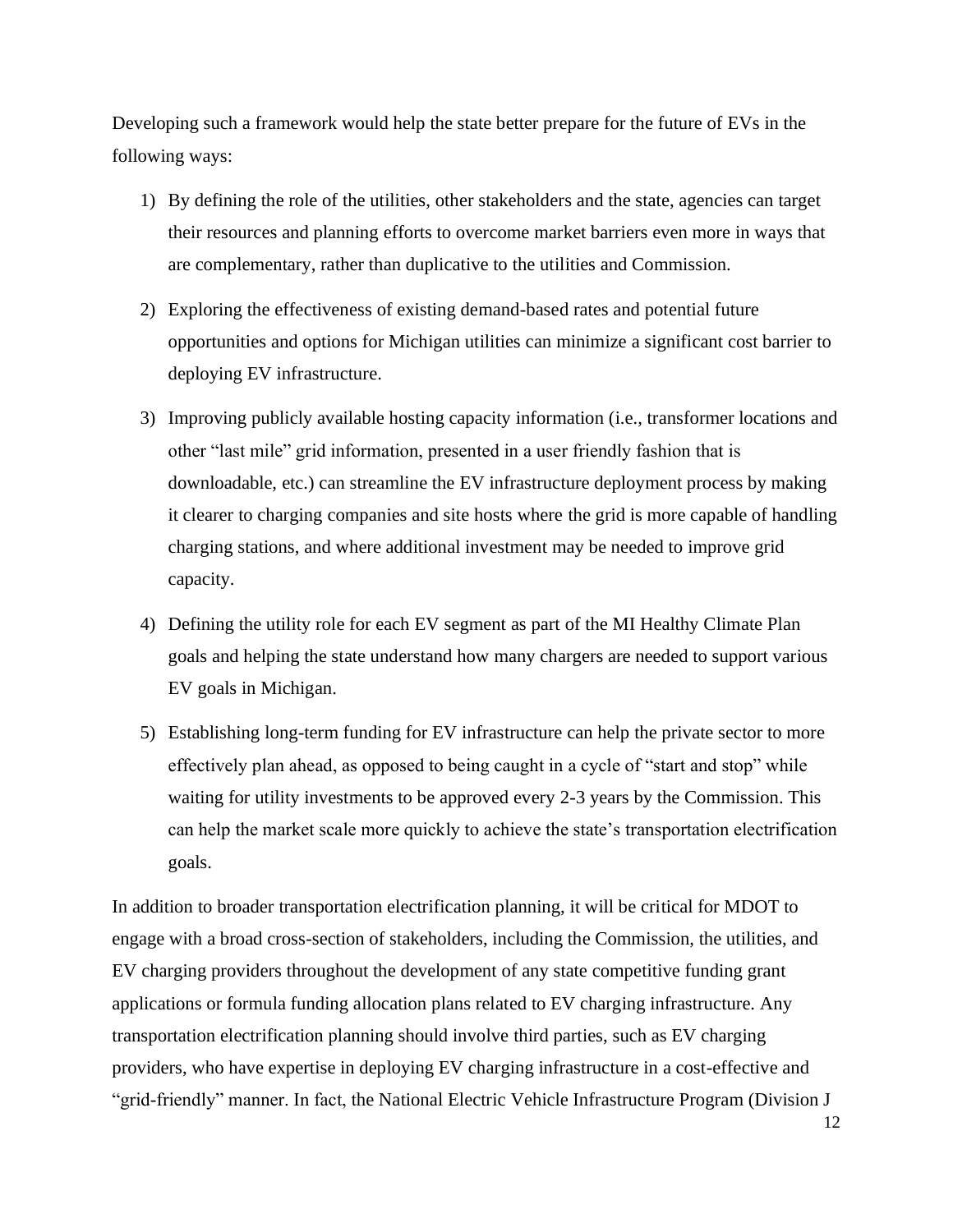of the IIJA) indicates that states should work with local utilities, industry, and public utility commissions "to identify and streamline the planning and approval of grid connections for EV charging infrastructure, including energy storage and renewable energy generation, to support operations within 6 months of procurement."<sup>12</sup>

The National Electric Vehicle Infrastructure formula program requires that each EV charging site include at least four 150kW DCFC with ports capable of simultaneously charging four EVs. It will be important for all stakeholders to be involved in the development of the state's plan for this funding and the deployment of this charging infrastructure to ensure that the addition of these fast chargers is cost-effective from a grid and load management perspective. Furthermore, IIJA offers a \$2.5 billion competitive grant program for alternative fueling infrastructure, including EV charging. The state should also consider pursuing these funds to further support EV infrastructure build-out in collaboration with the utilities and the Commission. Given the extensive investment and considerations for EV charging infrastructure made in the IIJA, most notably through Section 40431, the NEVI program, and the discretionary funding, developing a broad transportation electrification framework will allow the utilities and the Commission, along with other stakeholders, to coordinate and prepare for the implementation of each program in relation to one another.

#### *Energy Waste Reduction/Weatherization*

The IIJA presents Michigan with an opportunity to optimize its complementary investments in EWR and weatherization, which together help to reduce residents' energy burden, advance the state's climate action goals, and support community resilience. The utility EWR programs are required under Public Acts 341 and 342 of 2016, which require annual energy savings reductions of at least 1% per year for electric providers and 0.75% per year for gas providers.<sup>13</sup> According to the Commission, "since 2009, Michigan's utility providers have helped customers save almost \$6 billion in electric costs and close to \$2 billion in natural gas costs."<sup>14</sup> Despite this historical

 $12$  Rogers, Andrew, and Shepherd, Gloria. February 10, 2022. U.S. Department of Transportation and Federal Highway Administration. "INFORMATION: The National Electric Vehicle Infrastructure (NEVI) Formula Program Guidance." Available at[: https://www.fhwa.dot.gov/environment/alternative\\_fuel\\_corridors/nominations/90d\\_nevi\\_formula\\_program\\_guidance.pdf.](https://www.fhwa.dot.gov/environment/alternative_fuel_corridors/nominations/90d_nevi_formula_program_guidance.pdf)

<sup>13</sup> *See* MPSC. "Energy Waste Reduction." Available at[: https://www.michigan.gov/mpsc/regulatory/ewr.](https://www.michigan.gov/mpsc/regulatory/ewr) <sup>14</sup> *Ibid*.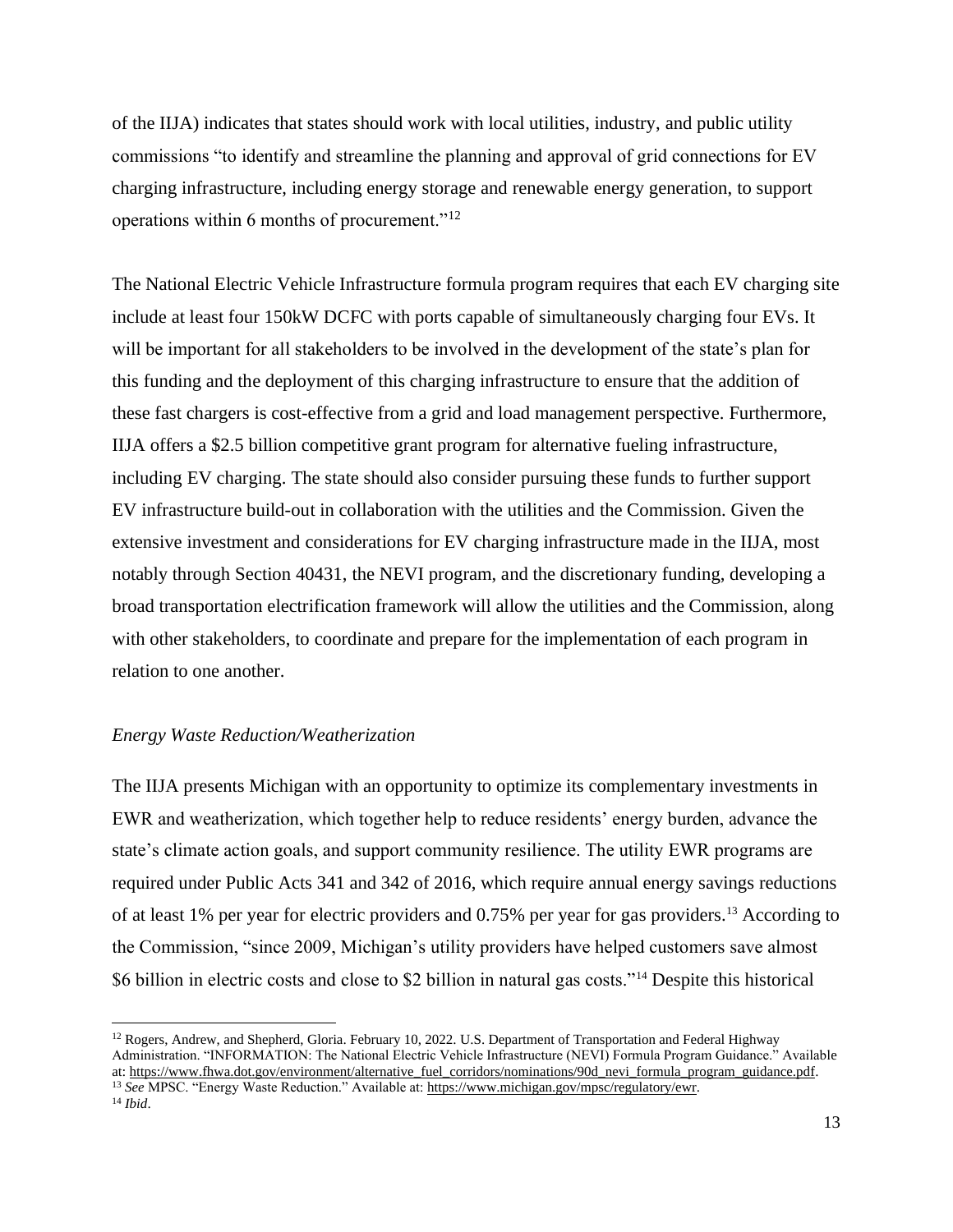progress, significant potential remains. According to a recent statewide EWR potential study for electricity and natural gas in the Michigan Lower and Upper Peninsulas, over a 20-year forecast horizon from 2021 to 2040, the cumulative annual net achievable electricity reduction potential at the meter for utilities in Michigan's Lower Peninsula in 2021 is "around 1,600 GWh net at meter and increases to more than 16,000 GWh net at meter over the 20-year study period."<sup>15</sup>

In recent years, serving Michigan's low-income residents has been a particular priority for the utility EWR programs, with the Commission launching the EWR Low Income Workgroup in April of 2018.<sup>16</sup> A key objective of the EWR Low Income Workgroup has been "the idea of bringing together EWR staff with other state agencies, utilities, and stakeholder groups to better address low-income specific energy waste reduction approaches and create new innovative initiatives that can reduce the cost of the energy burden on Michigan's low income customers and communities."<sup>17</sup>

The Michigan Department of Health and Human Services ("DHHS") is one of the state agencies that engages with the EWR Low Income Workgroup, an important connection in light of the role that DHHS plays in directing the state's Weatherization Assistance Program ("WAP"). Similar in some ways to the utility EWR programs, WAP provides no-cost home energy conservation services to low-income Michigan homeowners and renters to help reduce energy use and lower utility bills.<sup>18</sup> While the utility EWR programs rely on ratepayer funding, WAP uses federal money received from the U.S. Department of Energy.<sup>19</sup> With the passage of IIJA, Michigan is eligible to receive up to \$183,184,905 to support weatherization.<sup>20</sup>

Because of the synergistic (and often overlapping) goals of utility EWR programs and weatherization, the Commission should encourage the utilities to continue to coordinate closely

Statewide Potential Study (2021-2040)." Available at[: https://www.michigan.gov/mpsc/-](https://www.michigan.gov/mpsc/-/media/Project/Websites/mpsc/workgroups/potential_studies_2021/MI-EWR-Statewide-Potential-Study-Report---Final.pdf?rev=5db96898419c45c78b12205f665858d2&hash=C5E5E698030228F3968619DD4947FFBD) [/media/Project/Websites/mpsc/workgroups/potential\\_studies\\_2021/MI-EWR-Statewide-Potential-Study-Report---](https://www.michigan.gov/mpsc/-/media/Project/Websites/mpsc/workgroups/potential_studies_2021/MI-EWR-Statewide-Potential-Study-Report---Final.pdf?rev=5db96898419c45c78b12205f665858d2&hash=C5E5E698030228F3968619DD4947FFBD) [Final.pdf?rev=5db96898419c45c78b12205f665858d2&hash=C5E5E698030228F3968619DD4947FFBD.](https://www.michigan.gov/mpsc/-/media/Project/Websites/mpsc/workgroups/potential_studies_2021/MI-EWR-Statewide-Potential-Study-Report---Final.pdf?rev=5db96898419c45c78b12205f665858d2&hash=C5E5E698030228F3968619DD4947FFBD) p. 1.

<sup>16</sup> MPSC. "Annual Report on the Implementation of PA 295 2020 Utility Energy Waste Reduction Programs." Available at: [https://www.michigan.gov/mpsc/-/media/Project/Websites/mpsc/regulatory/reports/pa295-ewr/2020-Energy-Waste-Reduction-](https://www.michigan.gov/mpsc/-/media/Project/Websites/mpsc/regulatory/reports/pa295-ewr/2020-Energy-Waste-Reduction-Report-to-the-Legislature_Feb-2022.pdf?rev=fdf54c37d8344c008c2eb6007d301575)[Report-to-the-Legislature\\_Feb-2022.pdf?rev=fdf54c37d8344c008c2eb6007d301575.](https://www.michigan.gov/mpsc/-/media/Project/Websites/mpsc/regulatory/reports/pa295-ewr/2020-Energy-Waste-Reduction-Report-to-the-Legislature_Feb-2022.pdf?rev=fdf54c37d8344c008c2eb6007d301575) p. 7.

<sup>19</sup> See U.S. Department of Energy. "Weatherization Assistance Program." Available at: [https://www.energy.gov/eere/wap/weatherization-assistance-program.](https://www.energy.gov/eere/wap/weatherization-assistance-program)

<sup>20</sup> U.S. Department of Energy. Weatherization Program Notice BIL 22-2. Issued March 2022. Available at: [https://www.energy.gov/sites/default/files/2022-03/wpn-bil-22-2.pdf.](https://www.energy.gov/sites/default/files/2022-03/wpn-bil-22-2.pdf)

<sup>&</sup>lt;sup>15</sup> Guidehouse on behalf of the MPSC. "Michigan Energy Waste Reduction

<sup>17</sup> *Ibid*.

<sup>18</sup> *Ibid.*